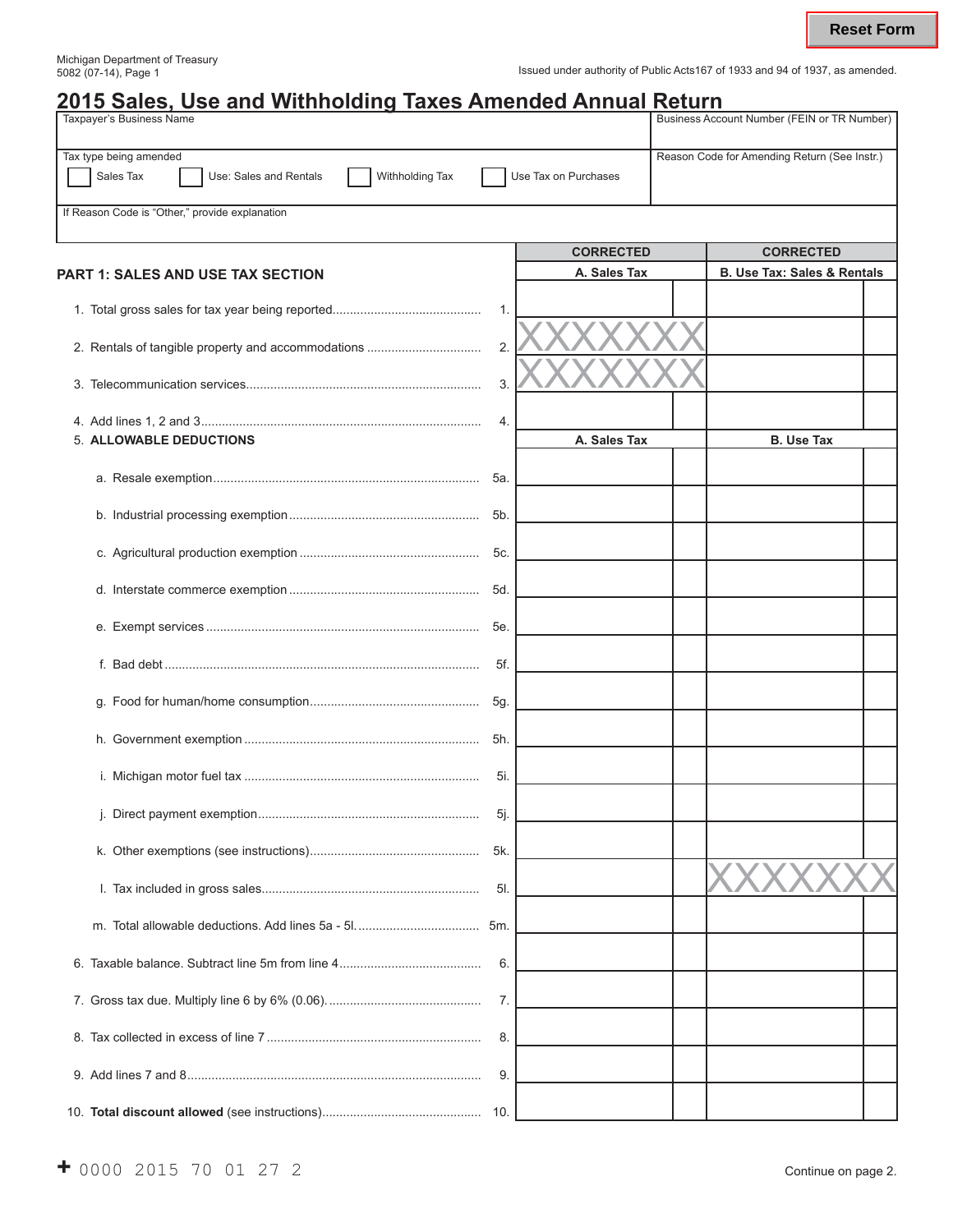| 2015 Form 5082, Page 2<br>Taxpayer's Business Name                                                          |                                                                                                             | <b>Business Account Number</b> |  |  |
|-------------------------------------------------------------------------------------------------------------|-------------------------------------------------------------------------------------------------------------|--------------------------------|--|--|
|                                                                                                             |                                                                                                             |                                |  |  |
|                                                                                                             |                                                                                                             |                                |  |  |
|                                                                                                             |                                                                                                             |                                |  |  |
| PART 2: USE TAX ON ITEMS PURCHASED FOR BUSINESS OR PERSONAL USE                                             |                                                                                                             |                                |  |  |
|                                                                                                             |                                                                                                             |                                |  |  |
|                                                                                                             |                                                                                                             |                                |  |  |
|                                                                                                             |                                                                                                             |                                |  |  |
| PART 3: WITHHOLDING TAX                                                                                     |                                                                                                             |                                |  |  |
|                                                                                                             |                                                                                                             |                                |  |  |
|                                                                                                             |                                                                                                             |                                |  |  |
|                                                                                                             |                                                                                                             |                                |  |  |
|                                                                                                             |                                                                                                             |                                |  |  |
|                                                                                                             |                                                                                                             |                                |  |  |
| <b>PART 4: SUMMARY</b>                                                                                      |                                                                                                             |                                |  |  |
|                                                                                                             |                                                                                                             |                                |  |  |
| 21. Total sales, use and withholding taxes due plus overpayment received.                                   |                                                                                                             |                                |  |  |
| 22. Amount paid with original return plus additional tax paid after original return was filed               |                                                                                                             |                                |  |  |
|                                                                                                             |                                                                                                             |                                |  |  |
|                                                                                                             |                                                                                                             |                                |  |  |
| 24. If line 23 is greater than line 21, enter total of overpayment amount. If line 23 is less than line 21, |                                                                                                             |                                |  |  |
|                                                                                                             | 25. Amount of line 24 to be credited forward. Treasury will notify you when your credit forward is verified |                                |  |  |
|                                                                                                             |                                                                                                             |                                |  |  |
|                                                                                                             |                                                                                                             |                                |  |  |
|                                                                                                             |                                                                                                             |                                |  |  |
|                                                                                                             |                                                                                                             |                                |  |  |
|                                                                                                             |                                                                                                             |                                |  |  |
|                                                                                                             |                                                                                                             |                                |  |  |

#### **PART 5: SIGNATURE (You are required to complete all information requested below.)**

| <b>Taxpayer Certification.</b> I declare under penalty of perjury that the information in this<br>return and attachments is true and complete to the best of my knowledge. |                         | <b>Preparer Certification.</b> I declare under penalty of perjury that this<br>return is based on all information of which I have any knowledge. |                                  |                             |
|----------------------------------------------------------------------------------------------------------------------------------------------------------------------------|-------------------------|--------------------------------------------------------------------------------------------------------------------------------------------------|----------------------------------|-----------------------------|
| By checking this box, I authorize Treasury to discuss my return with my preparer.                                                                                          |                         | Preparer's Signature                                                                                                                             |                                  |                             |
| Signature of Taxpayer or Official Representative (must be Owner, Officer, Member,<br>Manager, or Partner)                                                                  |                         | Preparer's Business Address                                                                                                                      |                                  |                             |
| Print Taxpayer or Official Representative's Name                                                                                                                           |                         | Date                                                                                                                                             |                                  |                             |
| Title                                                                                                                                                                      | <b>Telephone Number</b> |                                                                                                                                                  | Preparer's Identification Number | Preparer's Telephone Number |

Make check payable to **"State of Michigan" and include your account number on your check. Send your return and any payment due to:** Michigan Department of Treasury, P.O. Box 30401, Lansing, MI 48909-7901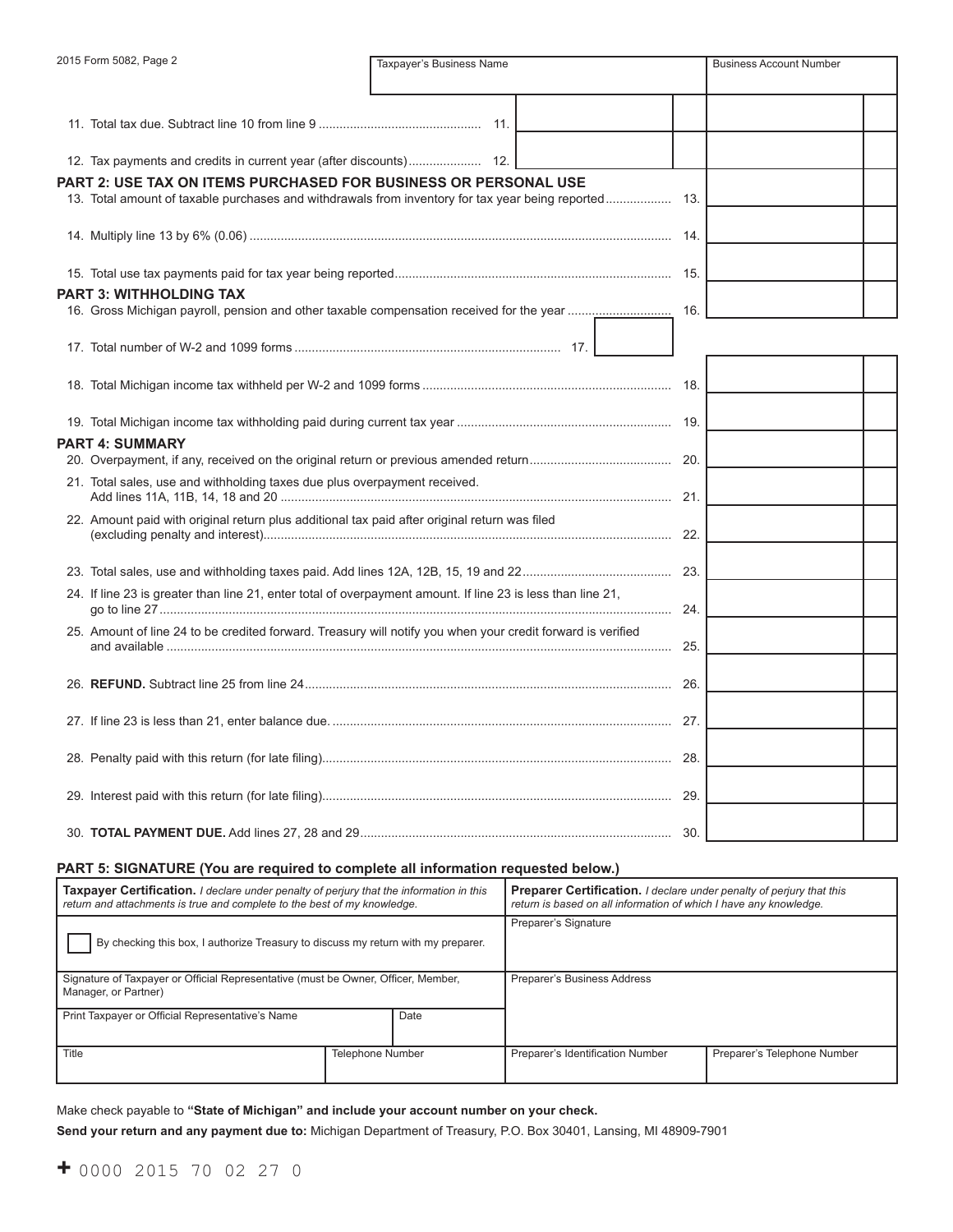# **Instructions for** *2015 Sales, Use and Withholding Taxes Amended Annual Return* **(Form 5082)**

## **GENERAL INFORMATION**

**NOTE:** You must use Form 165 to amend tax years prior to 2015.

Use this form to correct the *2015 Sales, Use and Withholding Taxes Annual Return* (Form 5081) that was initially filed for the tax period. Complete this form with all corrections as well as lines that did not change, as though this was your first time filing the return.

**IMPORTANT:** This is a return for Sales Tax, Use Tax, and/ or Withholding Tax. If the taxpayer inserts a zero on (or leaves blank) any line for reporting Sales Tax, Use Tax, or Withholding Tax, the taxpayer is certifying that no tax is owed for that tax type. If it is determined that tax is owed, the taxpayer will be liable for the deficiency as well as penalty and interest.

**Reason code for amending return:** Using the table below, select the two-digit code that best represents the reason for amending the return. Enter the code in the appropriate field in the taxpayer information at the top of page 1.

| 01             | Increasing tax liability                                  |
|----------------|-----------------------------------------------------------|
| 02             | Decreasing tax liability                                  |
| 03             | Incorrect information/figures reported on original return |
| 04             | Original return was missing information/incomplete        |
| 0 <sub>5</sub> | Claiming previously unclaimed pre-paid sales tax          |
| 06             | Dispute an adjustment                                     |
| 07             | Tax Exempt                                                |
| 08             | Other                                                     |

# **PART 1: SALES AND USE TAX SECTION**

**Line 1a: Total gross sales for tax year being reported.** Any costs incurred before ownership of the property is transferred to the buyer (including shipping, handling, and delivery charges) are not considered services and are subject to tax.

**Line 1b: Out-of-state retailers who do not have retail stores in Michigan:** Enter total sales of tangible personal property including cash, credit, and installment transactions.

**Line 2b: Rental of tangible property and accommodations.**

- • **Lessors of tangible personal property:** Enter amount of total rental receipts.
- **• Persons providing accommodations:** This would include but not limited to hotel, motel, and vacation home rentals. This also includes assessments imposed under the Convention and Tourism Act, the Convention Facility Development Act, the Regional Tourism Marketing Act, the Community Convention or Tourism Marketing Act.

**Line 3b: Telecommunications Services.** Enter gross income from telecommunications services.

**Line 5a-5l: Allowable Deductions.** Use lines 5a - 5l to deduct nontaxable sales you made from gross sales. Deductions taken for tax exempt sales must be substantiated in your records. You must obtain a completed copy of *Michigan Sales and Use Tax Certificate of Exemption*  (Form 3372) or the same information in another format, from the purchaser.

**Line 5a: Resale.** Enter resale exemption claims.

**Line 5b: Industrial Processing.** The property sold must be for direct use in producing a product for eventual sale at retail**.**

**Line 5c: Agriculture Production.** The property sold must be for direct use in agricultural production.

**Line 5d: Interstate Commerce.** Enter sales made in interstate commerce. To claim such a deduction, the property or service must be delivered by you to the out-of-state purchaser. Property transported out of state by the purchaser does not qualify under interstate commerce. You must keep documentation of out-of-state shipments to support this deduction.

**Line 5e: Exempt Services.** Enter charges for nontaxable services billed separately, such as repair or maintenance, if these charges were included in gross receipts on line 1.

**Line 5f: Bad Debts.** You may deduct the amount of bad debts from your proceeds if all of the following criteria are met:

- If the debts are charged off as uncollectible on your books and records at the time the debts become worthless
- You have deducted the debts on your return for a period during which the bad debts are written off as uncollectible.
- The debt must also be eligible to be deducted for federal income tax purposes.

A bad debt deduction may also be claimed by a third-party lender provided the retailer who reported the tax and the lender financing the sale executed and maintained a separate written election designating which party may claim the deduction. Certain additional conditions must be met. See MCL 205.54i and MCL 205.99a.

**Line 5g: Food for Human/Home Consumption.** Enter the total of retail sales of grocery-type food, excluding tobacco and alcoholic beverages. Prepared food is subject to tax. See MCL 205.54g and MCL 205.94d for more information.

**Line 5h: Government Exemption.** Direct sales to the United States Government, State of Michigan, or its political subdivisions are exempt.

**Line 5i: Michigan Motor Fuel Tax.** Motor fuel retailers may deduct the Michigan motor fuel taxes that were included in gross sales on line 1 and paid to the State or the distributor.

Line 5*j*: Direct Payment Exemption. Sales to companies that claim direct payment of sales or use tax to the State of Michigan. Such companies must have a sales tax license or use tax registration, and have a letter from Treasury